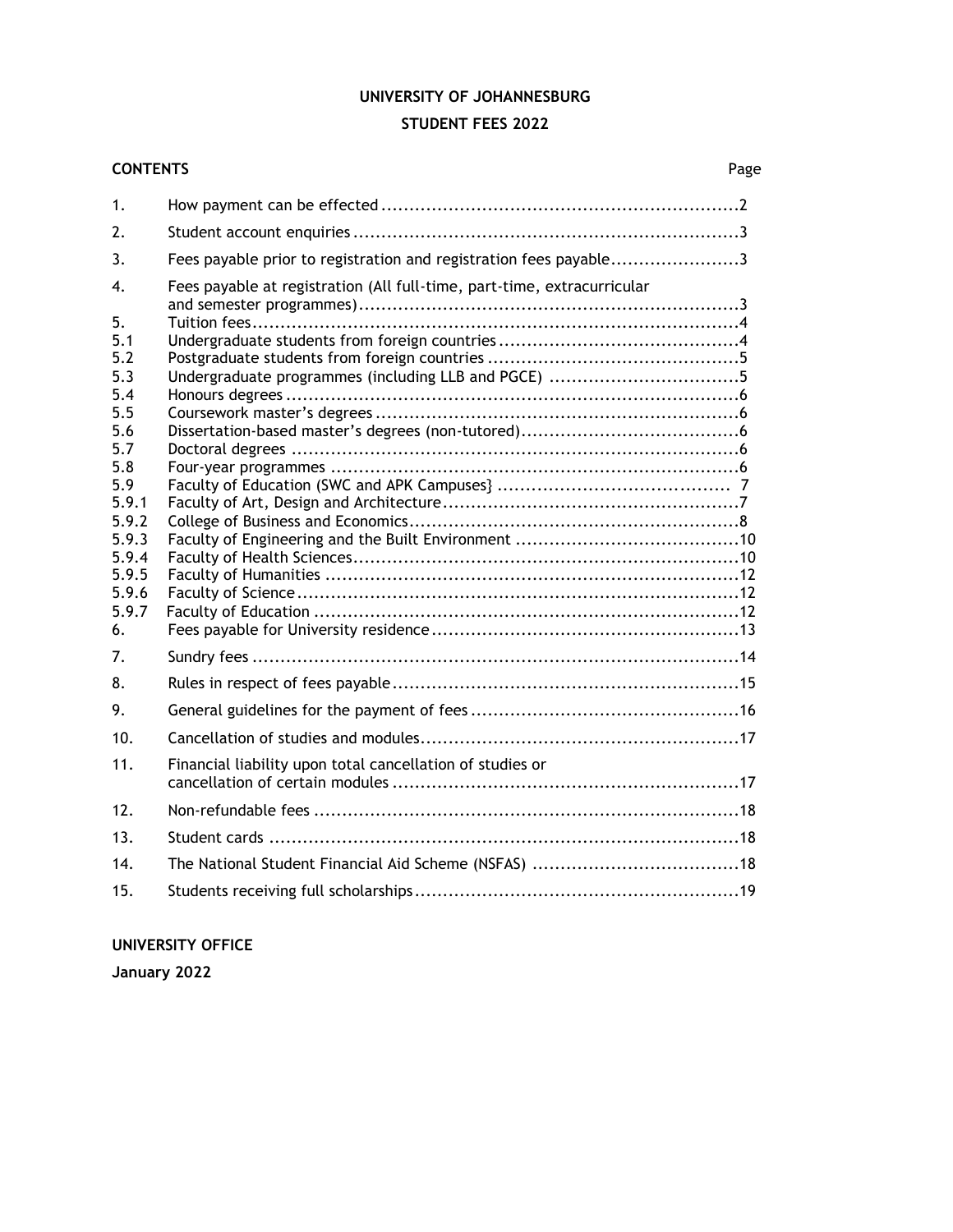### **STUDENT FEES**

### **1. How payment can be effected**

- **1.1** Payment may be made at the official cashiers of the University of Johannesburg (UJ). Office hours are from 08:30 to 15:30 Monday to Friday.
- 1.2 Credit cards and debit cards are accepted. No postal or money order payments, cheques or any cash payments will be accepted.
- 1.3 Students and parents can use the debit order system whereby the outstanding balance (with the exception of the first minimum payment), can be paid in ten equal instalments from 1 March to 1 December. This method of payment has the following advantages:
	- $\Box$  Payments can be made over a ten-month period, leaving the student/parent with a better cash-flow situation.
	- $\Box$  No interest is levied as long as the debit order is honoured.
	- $\Box$  Payments cannot go astray.
	- $\Box$  It saves time.
- 1.4 Payments can also be made at any FNB branch.

Direct payments made at FNB and FNB ATM to the UJ bank account will reflect on the student account within 15 minutes. Electronic Fund Transfers (EFTs) from banks other than FNB might take up to two days to reflect on the student account. EFTs from outside the country take longer and students must allow at least 10 days for allocation of the funds.

The FNB Student Fee Account of the University is set up as a predefined beneficiary at all major banks and you therefore do not need the actual bank account number to make a payment, just select the UJ Tuition Fee Account as a beneficiary. The banking details are as follows:

| <b>Account Name:</b>   | University of Johannesburg | Branch:                     | <b>Client Services</b> |
|------------------------|----------------------------|-----------------------------|------------------------|
|                        | UJ Tuition Fee Account     | <b>Branch Code: 210-554</b> |                        |
| <b>Account Number:</b> | 62615873199                | Swift Code:                 | FIRNZ AJJ              |
| <b>Account Type:</b>   | Cheque Account             |                             |                        |

*Students must write their names and student numbers clearly in block letter on the deposit slip. A copy of the slip must be either faxed to 011 559 2866, or emailed to [studentaccounts@uj.ac.za.](mailto:studentaccounts@uj.ac.za) Students must also keep a copy for their own records for at least two years.*

*IMPORTANT NOTE: The University encounters numerous problems with bank transfers. Therefore, students and parents are requested to provide the University with copies or faxes of the bank deposit slips when bank transfers are made.*

### 1.5 **E-payments**

Students and parents can pay their tuition fees online through the website: [www.uj.ac.za](http://www.uj.ac.za/) by using their valid credit/cheque card.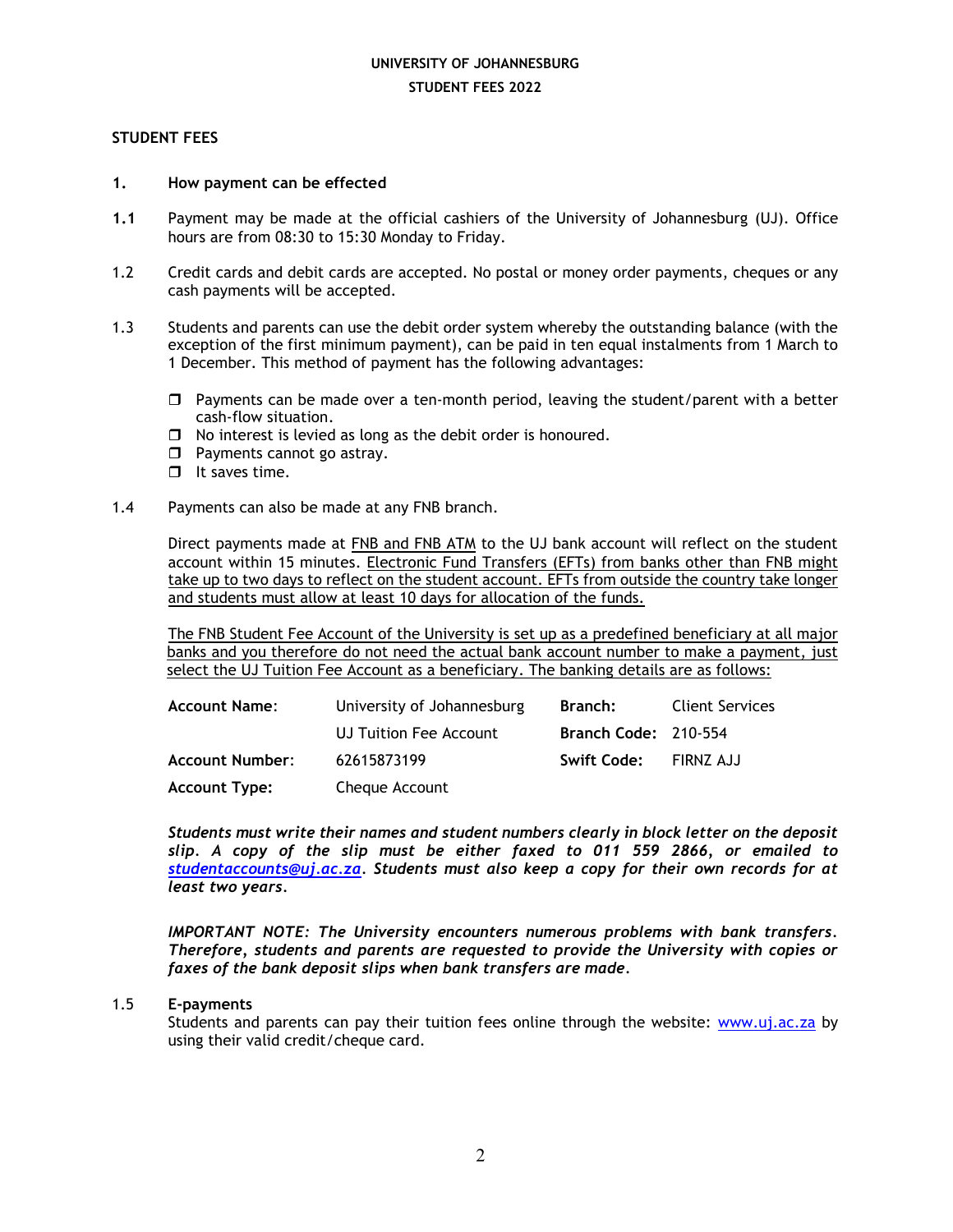### 2. **Student account enquiries**

- a. Students should enquire directly at the relevant faculty in instances where the modules registered for are reflected incorrectly in the fee statement.
- b. Enquiries about tuition fees and incorrect account debits or credits should be directed to the Student Finance call centre on the following telephone numbers:
	- 011 559 7300 011 559 7301 011 559 7302 011 559 7303

Queries can also be emailed to [studentaccounts@uj.ac.za](mailto:studentaccounts@uj.ac.za)

### **3. Fees payable prior to registration and registration fees payable**

**The University reserves the right to change fees without prior notice or without providing reasons.**

| 3.1 | Application fee - 2022 manual applications                 | R200,00   |
|-----|------------------------------------------------------------|-----------|
|     | Web applications - No fee                                  |           |
| 3.2 | Residence deposit - applicable only to students applying   |           |
|     | for residence at the University for the first time in 2022 | R1 220,00 |
|     | Residence deposit - 2022                                   | R1 220,00 |
| 3.3 | A non-refundable registration fee of                       | R610,00   |
|     | per registration process                                   |           |
| 3.4 | A non-refundable additional late registration fee of       | R2 250,00 |
|     | per registration process where applicable                  |           |
| 3.5 | ICT levy                                                   | R430,00   |
|     | Payable per registration process and is non-refundable     |           |
|     |                                                            |           |

### **4. Fees payable at registration (All full-time, part-time, extracurricular and semester programmes)**

4.1 The following minimum amounts of the first instalment on University accounts for all students, excluding students whose full fees are paid by sponsors or employers, have to be paid prior or on the date of academic registration.

| $\Box$ Day students (tuition fees)                      | R3 870,00 |
|---------------------------------------------------------|-----------|
| (All students not residing in the residences)           |           |
| □ Residence students                                    |           |
| (only students with acceptance letters from residences) | R6 470,00 |
| Tuition fees:                                           | R3 870,00 |
| Residence fees:                                         | R2 600,00 |

(In the case of total cancellation, the non-refundable ICT levy and registration fee are forfeited. Residence fees are charged on a sliding scale according to actual days in residence.)

- 4.2 Students registering after the dates prescribed in the calendar have to pay a late-registration fee in addition to the normal registration fee. They will furthermore be liable for full payment of the ICT levy, registration, late-registration and tuition fees if they register after the dates mentioned in par. 8.3
- 4.3 Amount payable by students for the lodging of a re-submission of a dissertation, minor dissertation or thesis. The control of the control of the control of the control of the control of the control of the control of the control of the control of the control of the control of the control of the control of the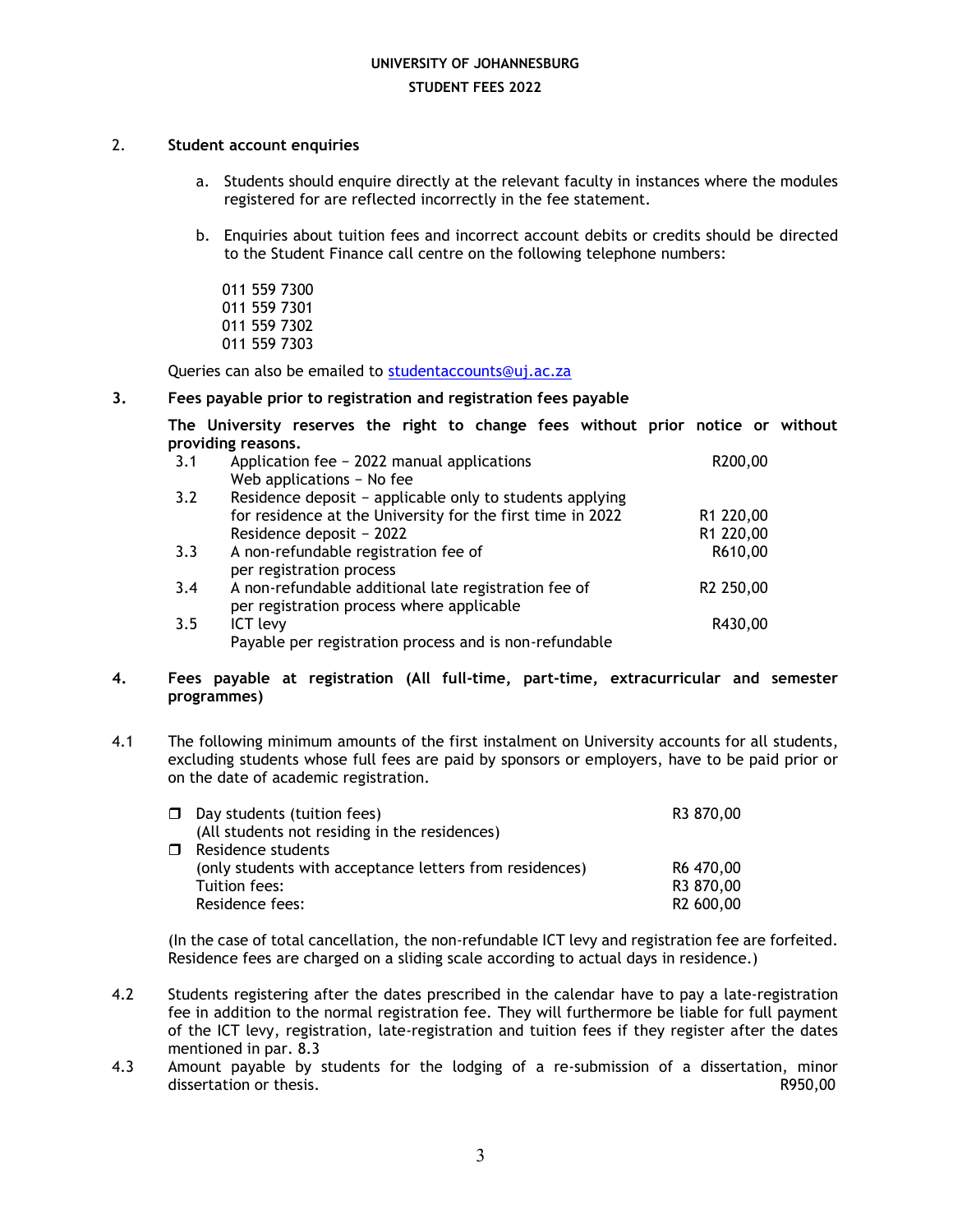### 5. **Tuition fees**

Tuition fees are determined yearly per module, except in the case of dissertations or theses where fees are levied per semester per degree programme until such time as the dissertation or thesis is lodged in its final form at the faculty concerned.

- 5.1 Undergraduate students from foreign countries
- 5.1.1 *Tuition fees are payable as follows:*
	- $\Box$  An upfront payment of 30% of tuition fees to be paid at registration.
	- $\Box$  65% of the tuition fees to be paid by 30 April.
	- $\Box$  100% of the tuition fees to be paid by 31 July.
- 5.1.2 In addition to the normal tuition fee, all students are liable to pay the non-refundable ICT levy, the registration fee and the non-refundable international levy as follows:

| ◻      | SADC & African countries: Non-refundable ICT levy and<br>registration fee plus normal tuition fees plus non-refundable<br>international levy of                                                          | R2 000,00  |
|--------|----------------------------------------------------------------------------------------------------------------------------------------------------------------------------------------------------------|------------|
| $\Box$ | Other countries: Non-refundable ICT levy and registration fee<br>plus normal tuition fees plus non-refundable international levy of                                                                      | R17 000,00 |
| $\Box$ | SADC & African countries: Non-degree purposes/occasional/<br>practical training: non-refundable ICT levy and registration fee<br>plus normal tuition fees plus a non-refundable international levy<br>οf | R2 000,00  |
| $\Box$ | Other countries: Non-degree purposes/occasional/practical<br>training: non-refundable ICT levy and registration fee plus<br>normal tuition fees plus a non-refundable international levy of              | R8 000,00  |
| $\Box$ | All countries: Extracurricular/short courses and non-subsidised<br>courses: non-refundable ICT levy and registration fee plus normal<br>tuition fees plus a non-refundable international levy of         | R1 000,00  |
| $\Box$ | Affiliate students: Non-refundable ICT levy and registration fee<br>plus normal tuition fee plus non-refundable international levy of                                                                    | R2 000,00  |
| $\Box$ | Asylum seekers/Refugees/Diplomat students: Remission of<br>international levy                                                                                                                            |            |
| □      | Study Abroad<br>1. Reciprocal Exchange Administration fee                                                                                                                                                | R 2 500,00 |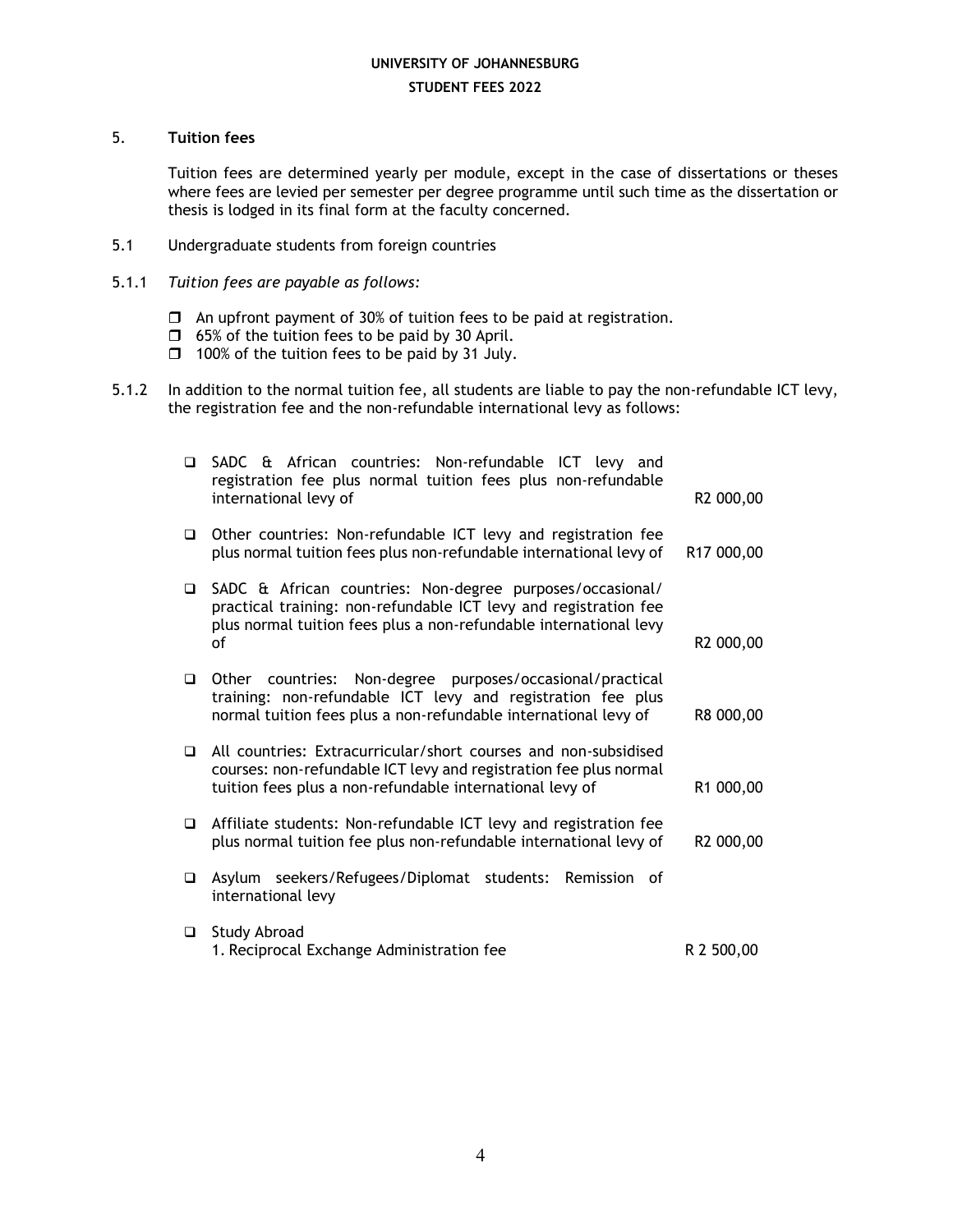Approved special international programmes Charges of fees that are governed by UJ partnership agreements.

| <b>ISEP Direct</b>                                                                                     | R33 000,00             |
|--------------------------------------------------------------------------------------------------------|------------------------|
| <b>IDEP</b> short collaborative programmes<br>Postdoctoral students: Waiving of the international levy | R <sub>10</sub> 000,00 |

- 5.2 Postgraduate students from foreign countries
- 5.2.1 Tuition fees are payable as follows:
	- $\Box$  An upfront payment of 30% of tuition fees to be paid at registration.
	- $\Box$  65% of the tuition fees to be paid by 30 April.
	- $\Box$  100% of the tuition fees to be paid by 31 July.
- 5.2.2 In addition to the normal tuition fee, all students are required to pay the non-refundable ICT levy, registration fee and the non-refundable international levy of R2 000,00.
- 5.2.3 Study abroad tuition fees

|    | $\Box$ Free moving/fee paying | R33 000,00             |
|----|-------------------------------|------------------------|
|    | $\Box$ Island Programmes      | R33 000,00             |
| □  | Short Learning Programmes     | R33 000,00             |
| Ω. | Exchange Students             | R <sub>17</sub> 000,00 |
|    |                               |                        |

5.3 Undergraduate programmes (including LLB and PGCE)

The average cost for degrees per year in the different faculties, if the prescribed programmes are followed is as follows: Fees may vary depending on the composition of the particular degree

| <b>HUMANITIES</b>                        | R41 177,00 | R50 874,00 |
|------------------------------------------|------------|------------|
| Specialised Practical training           | R53 658,00 | R68 921,00 |
|                                          |            |            |
| <b>COLLEGE OF BUSINESS AND ECONOMICS</b> | R23 050,00 | R51 851,00 |
|                                          |            |            |
| <b>SCIENCE</b>                           |            |            |
| Non-laboratory modules                   | R43 121,00 | R51 230,00 |
| Laboratory modules                       | R64 677,00 | R71 947,00 |
|                                          |            |            |
| <b>LAW</b>                               | R41 661,00 | R47 837,00 |
|                                          |            |            |
| <b>EDUCATION</b>                         | R41 661,00 | R55 607,00 |
|                                          |            |            |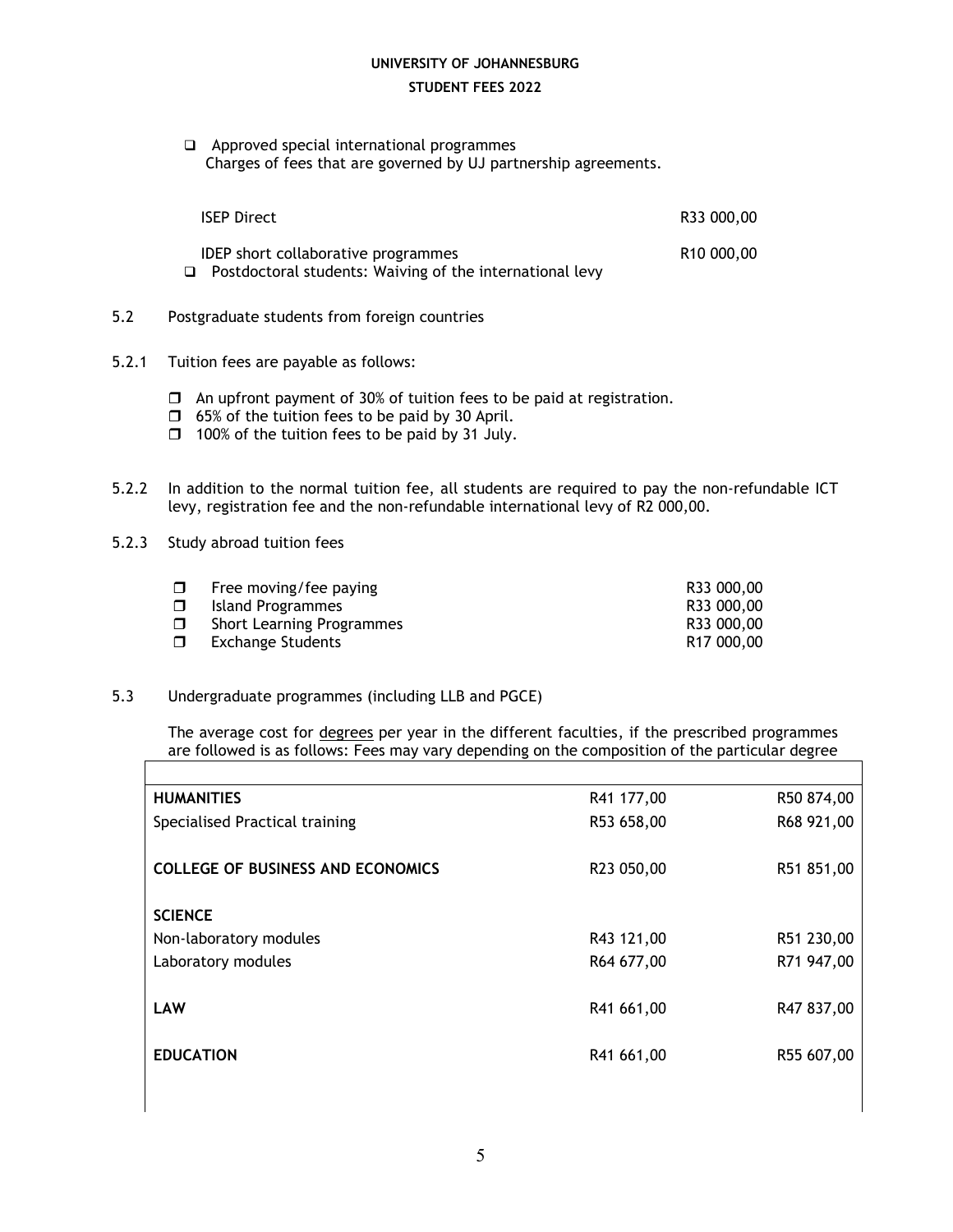| <b>HEALTH SCIENCES</b>                                 |            |            |
|--------------------------------------------------------|------------|------------|
| Non-laboratory modules                                 | R51 115,00 | R52 322,00 |
| Laboratory modules                                     | R48 689,00 | R86 347,00 |
| <b>ENGINEERING AND THE BUILT</b><br><b>ENVIRONMENT</b> | R48 689,00 | R60 191,00 |
| ART, DESIGN & ARCHITECTURE                             | R50 840,00 | R62 468,00 |
|                                                        |            |            |

Fees can amount to more or less than this, per year, depending on the composition of the modules.

5.4 Honours degrees and postgraduate diplomas

The fees for the complete programme amount to between **R38 026,00** and **R66 540,00**. Fees may vary depending on the composition of a particular qualification. Students doing a programme over a period of more than one year must bear in mind that the normal annual increase in fees is applicable to the second and subsequent years of study.

5.5 Coursework master's degrees

The fees for the complete programme amount average between **R40 802,00** and **R101 910,00**. Fees may vary depending on the composition of the particular master's degrees. Students doing a programme over a period of more than one year must bear in mind that the normal annual increase in fees is applicable to the second and subsequent years of study.

(MCom Business Management, Strategic Management, Master of Technology Architectural Technology (Professional) and LLM excluded − information about curricula, tuition fees, etc. is supplied by the relevant departments.)

| 5.6 | Dissertation-based master's degrees (non-tutored)<br>$\Box$ Average fee per year | R <sub>20</sub> 405,00 |
|-----|----------------------------------------------------------------------------------|------------------------|
| 5.7 | Doctoral degrees<br>$\Box$ Average fee per year                                  | R <sub>20</sub> 405,00 |

### 5.8 Four-year programmes:

The average cost for first-year students for the four-year programmes in the different faculties is as follows: Fees may vary depending on the composition of the particular degree.

| 5.8.1 | <b>Faculty of Science</b>                           | R32 585,00 | R51 115,00 |
|-------|-----------------------------------------------------|------------|------------|
|       | Non-refundable registration fee                     | R610,00    | R610,00    |
|       | Non-refundable ICT levy                             | R430,00    | R430,00    |
| 5.8.2 | Faculty of Engineering and the Built<br>Environment | R29 312,00 | R35 859,00 |
|       | Non-refundable registration fee                     | R610,00    | R610,00    |
|       | Non-refundable ICT levy                             | R430,00    | R430,00    |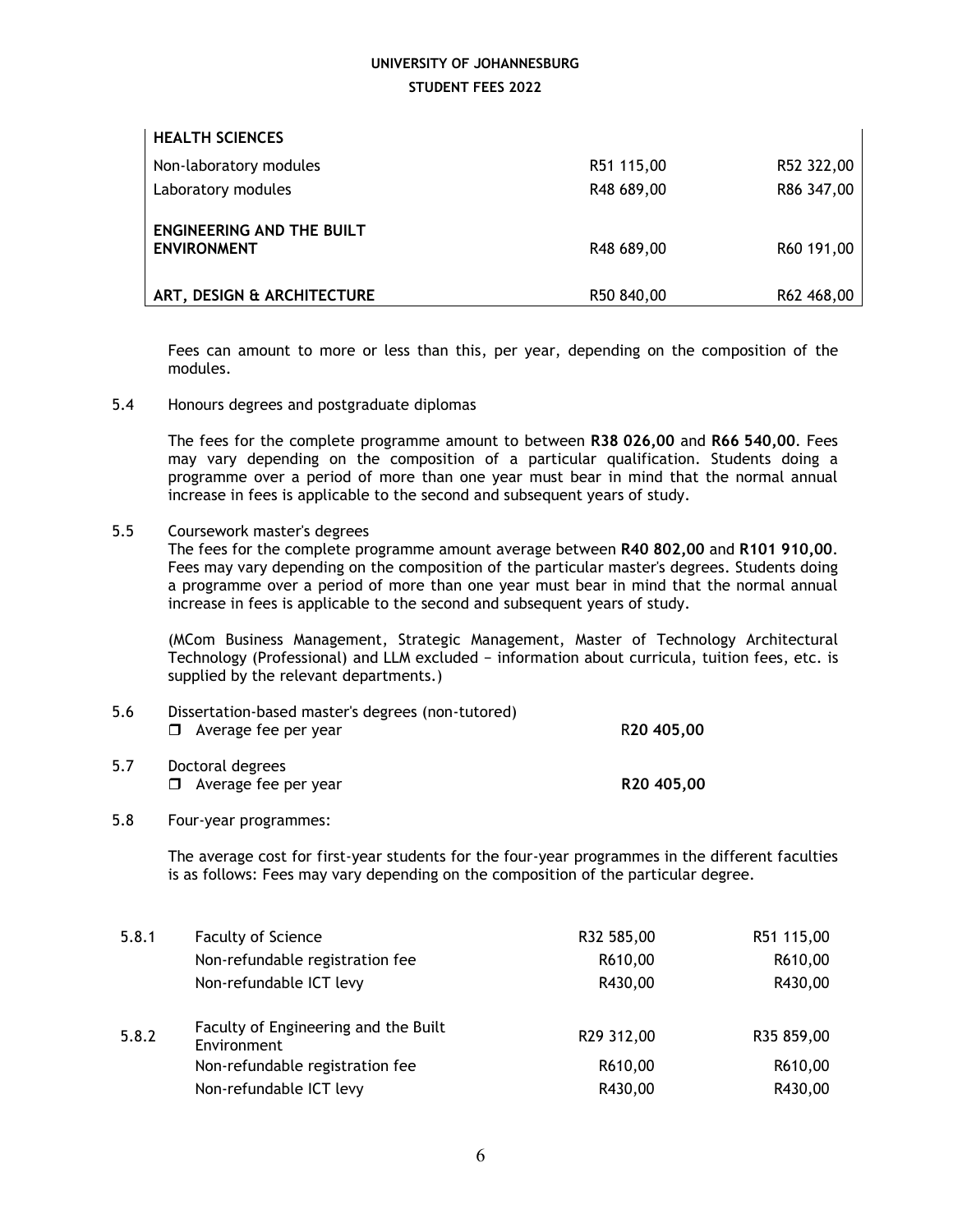| 5.8.3 | College of Business & Economics   | R31 899,00 | R42 811,00 |
|-------|-----------------------------------|------------|------------|
|       | Non-refundable registration fee   | R610,00    | R610,00    |
|       | Non-refundable ICT levy           | R430,00    | R430,00    |
| 5.8.4 | <b>Faculty of Humanities</b>      |            |            |
|       | Degree Programmes                 | R30 097,00 | R39 919,00 |
|       | Non-refundable registration fee   | R610,00    | R610,00    |
|       | Non-refundable ICT levy           | R430,00    | R430,00    |
| 5.8.5 | <b>Faculty of Health Sciences</b> |            |            |
|       | Diploma Programmes                | R31 920,00 | R45 124,00 |
|       | Non-refundable registration fee   | R610,00    | R610,00    |
|       | Non-refundable ICT levy           | R430,00    | R430,00    |
|       | Degree Programmes                 | R38 337,00 | R52 993,00 |

### 5.8.6 Faculty of Education: (SWC and APK Campuses):

- Annual tuition fees are subject to change without prior notice.
- $\Box$  International students pay additional fees for registration. Please consult previous pages for information on this.
- Minimum payment on or before date of registration for each academic year: R3 870.
- $\Box$  Registration fee and ITC levy should be added annually to the tuition fees.

| Four-year degree programme      | R47 253,00 | R 54 946,00 |
|---------------------------------|------------|-------------|
| Non-refundable registration fee | R610,00    | R610,00     |
| Non-refundable ICT levy         | R430,00    | R430,00     |

The Faculty of Education does not offer extended degree programmes.

- 5.9 The cost for programmes per year offered on the Doornfontein, APB (Bunting Road) and Soweto Campuses are as follows: Fees may vary depending on the composition of the particular programme.
- 5.9.1 *Faculty of Art, Design and Architecture\**
	- Annual tuition fees are subject to change without prior notice.
	- Minimum payment on date of registration: R3 870.
	- □ Registration fee and ITC levy should be added annually to tuition fees.
	- $\square$  Start-up equipment would be required for students registering for the first time ranging from R6 000 to R9 000, depending on the programme.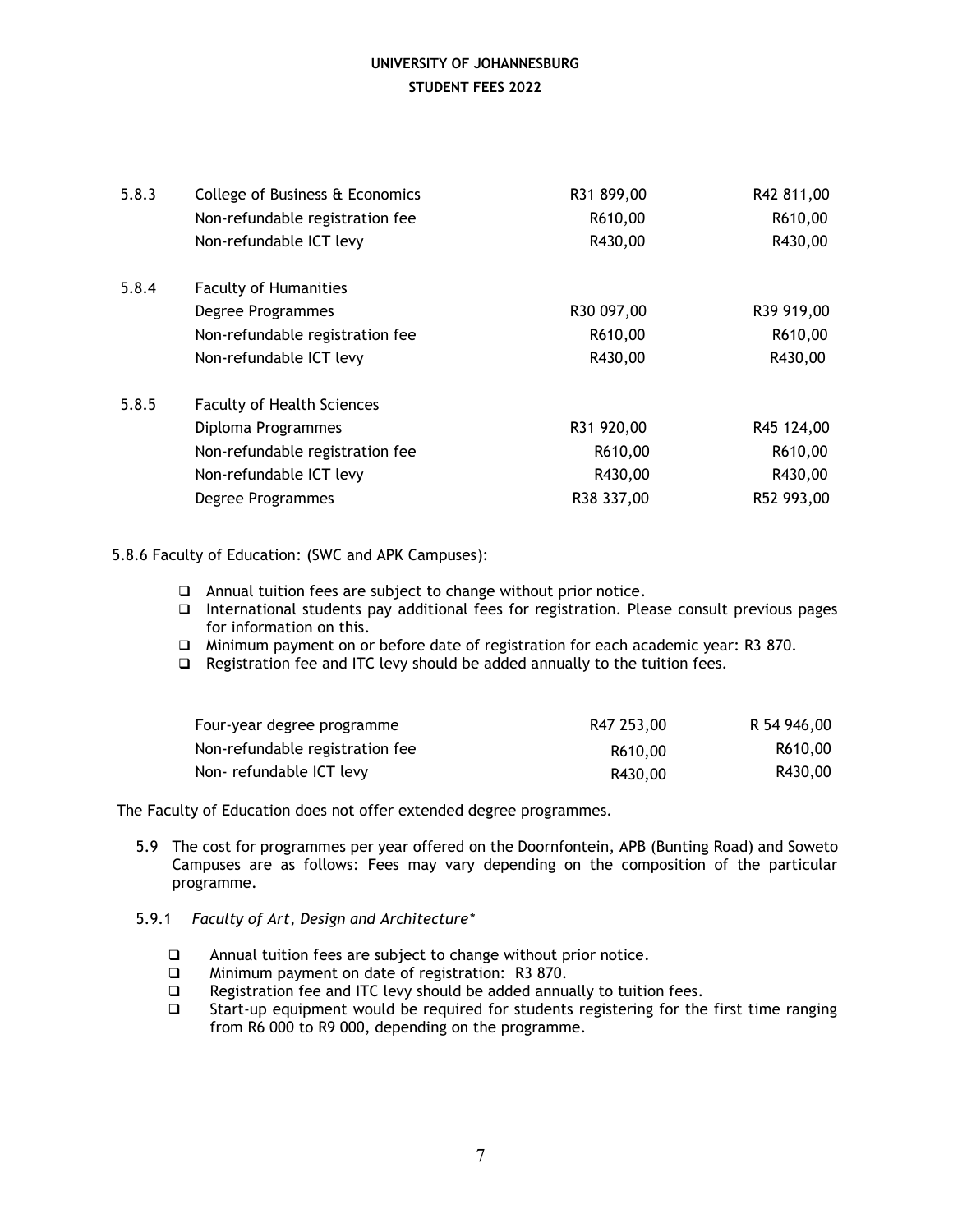| Architecture:              |            |            |
|----------------------------|------------|------------|
| Dip                        | R43 827,00 | R59 454,00 |
| <b>BArch</b>               | R54 848,00 | R57 936,00 |
| MTech (Research)           | R21 580,00 | per year   |
| Master of Technology       |            |            |
| (Professional) coursework  | R57 991,00 | R57 991,00 |
| BA Hons (Architecture)     | R71 468,00 | per year   |
|                            |            |            |
|                            |            |            |
| BA                         | R53 036,00 | R57 314,00 |
| <b>BAHons</b>              | R42 211,00 | per year   |
| Master's (Design)          | R21 602,00 | per year   |
| <b>Fashion Production:</b> |            |            |
| Dip                        | R46 522,00 | R49 326,00 |
|                            |            |            |
| BA                         | R52 186,00 | R54 866,00 |
| <b>MTech</b>               | R20 554,00 | per year   |
| PhD in Art History         | R20 567,00 | per year   |
|                            |            |            |
| BA                         | R50 840,00 | R60 364,00 |
| <b>BAHons</b>              | R42 213,00 | per year   |
| Master's                   | R21 601,00 | per year   |
| PhD in Art & Design        | R22 107,00 | per year   |
| Interior Design:           |            |            |
| <b>BAHons</b>              | R41 430,00 | per year   |
| Master's                   | R21 601,00 | per year   |
|                            |            |            |
|                            |            |            |
| Dip                        | R47 331,00 | R49 448,00 |
| Multimedia:                |            |            |
| BА                         | R52 117,00 | R58 969,00 |
| <b>BAHons</b>              | R42 213,00 | per year   |
| Master's                   | R21 601,00 | per year   |
|                            |            |            |
| BA                         | R55 751,00 | R62 468,00 |
| BAHons (Industrial Design) | R53 530,00 | per year   |
| Master's                   | R21 601,00 | per year   |

*5.9.2 College of Business & Economics*

**\***Fees are subject to change without prior notice **Minimum payment on date of registration: R3 870**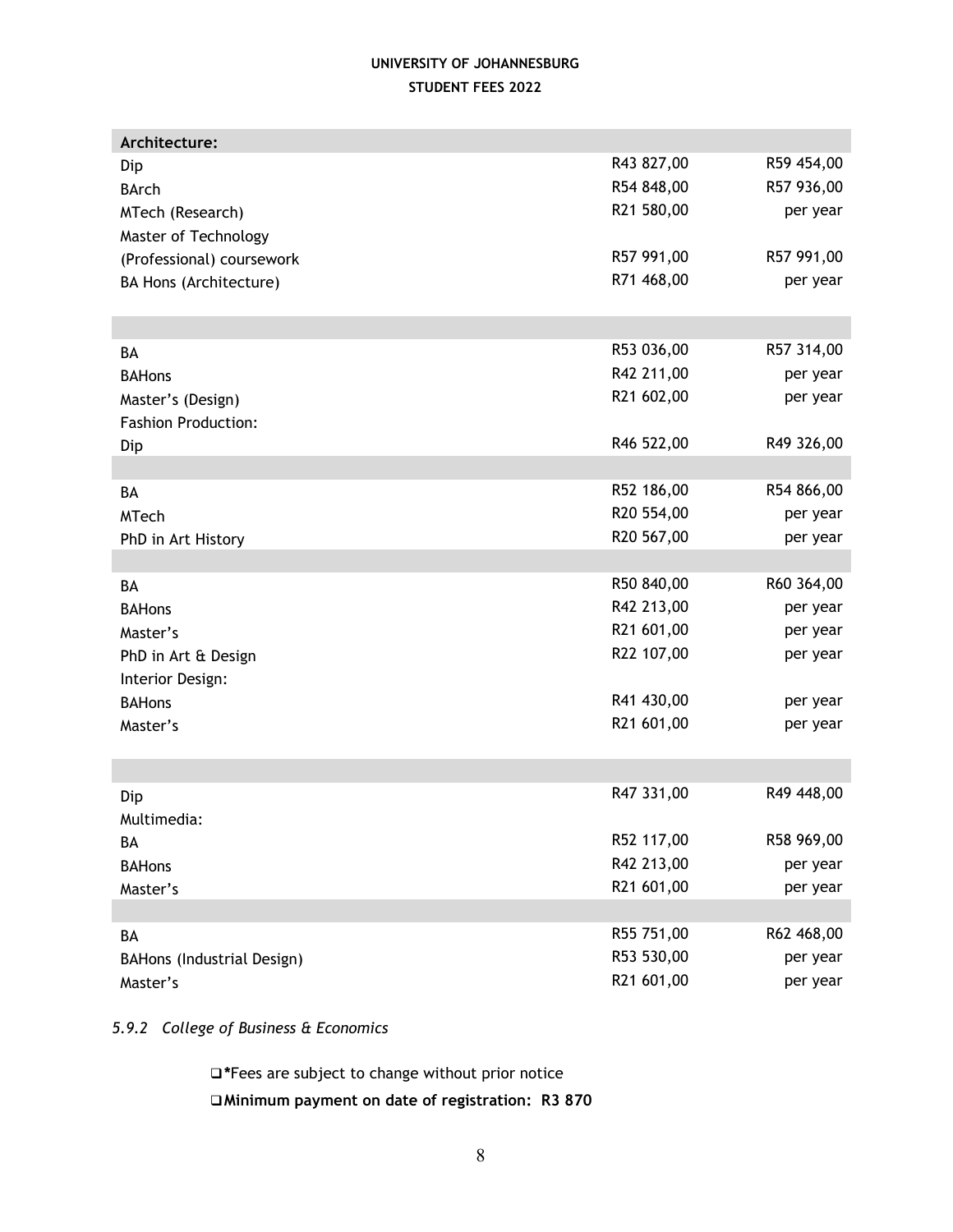| <b>BTech</b>                         | R70 118,00 |            |  |
|--------------------------------------|------------|------------|--|
|                                      |            |            |  |
| <b>Food and Beverage Operations:</b> |            |            |  |
| Dip                                  | R43 168,00 | R58 868,00 |  |
| <b>Hospitality Management:</b>       |            |            |  |
| Dip                                  | R41 857,00 | R60 163,00 |  |
| <b>BTech</b>                         | R37 933,00 | per year   |  |
| Human Resources Management:          |            |            |  |
| Dip                                  | R25 776,00 | R36 908,00 |  |
| <b>BTech</b>                         | R47 919,00 |            |  |
|                                      |            |            |  |
| <b>Information Technology:</b>       |            |            |  |
| Dip                                  | R35 059,00 | R64 877,00 |  |
| Advanced Diploma                     | R36 242,00 |            |  |
|                                      |            |            |  |
| Logistics:                           |            |            |  |
| Dip                                  | R24 707,00 | R36 623,00 |  |
| <b>BTech</b>                         | R32 270,00 |            |  |
|                                      |            |            |  |
| <b>Marketing:</b>                    |            |            |  |
| Dip                                  | R22 234,00 | R36 623,00 |  |
| <b>BTech</b>                         | R36 622,00 |            |  |
|                                      |            |            |  |
| <b>Retail Business Management</b>    |            |            |  |
| Dip                                  | R24 467,00 | R34 255,00 |  |
| Advanced Diploma                     | R42 397,00 |            |  |
|                                      |            |            |  |
| <b>Small Business Management:</b>    |            |            |  |
| Dip                                  | R26 038,00 | R36 100,00 |  |
|                                      |            |            |  |
| <b>Tourism Management:</b>           |            |            |  |
| Dip                                  | R20 930,00 | R31 396,00 |  |
| <b>BTech</b>                         | R39 254,00 |            |  |
|                                      |            |            |  |
|                                      |            |            |  |
| <b>Transportation Management:</b>    |            |            |  |
| Dip                                  | R26 201,00 | R36 623,00 |  |
| <b>BTech</b>                         | R45 507,00 |            |  |
|                                      |            |            |  |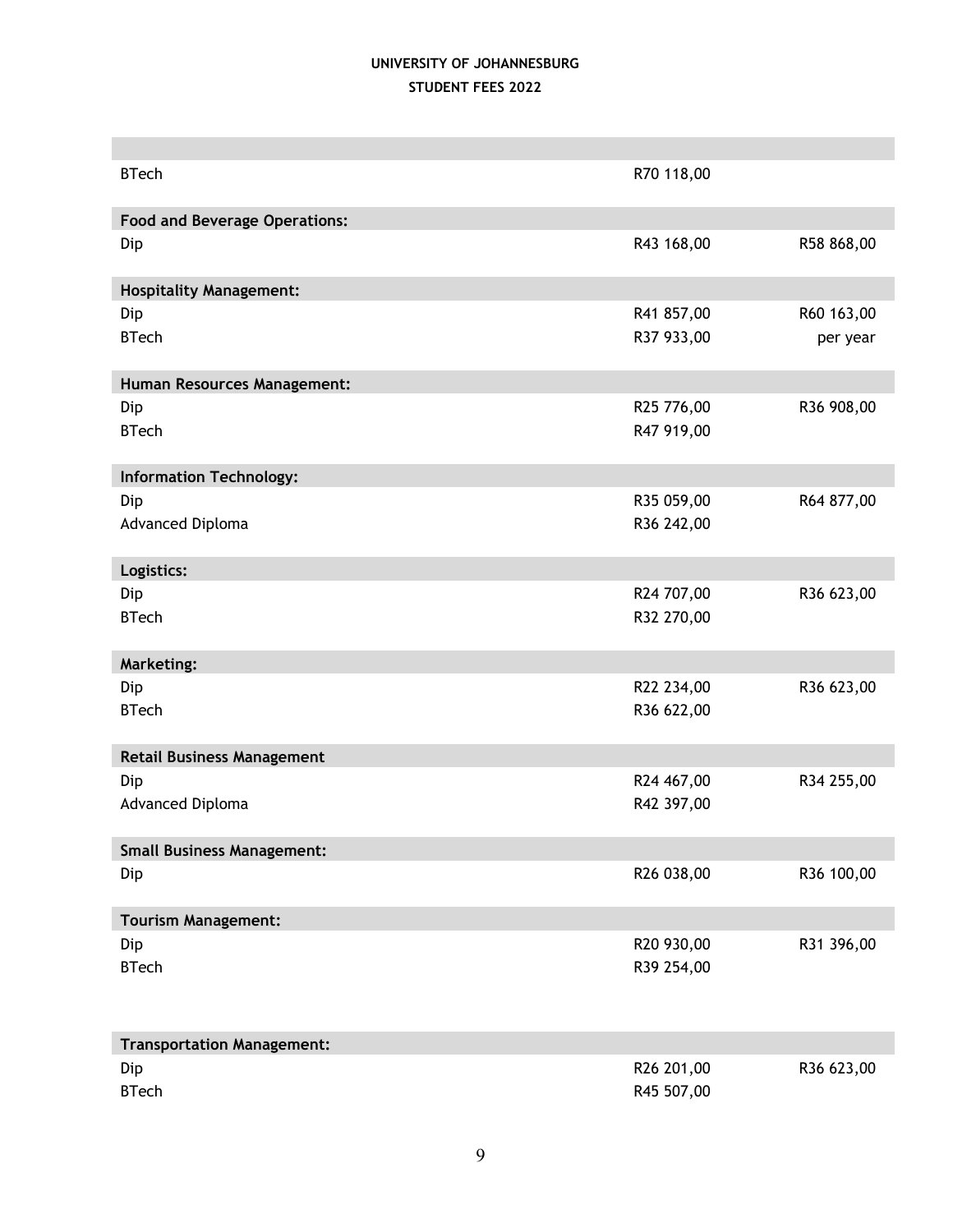| All Diplomas (not mentioned above):      |            |            |  |  |
|------------------------------------------|------------|------------|--|--|
|                                          | R40 912,00 | R47 089,00 |  |  |
| Advanced Diplomas (not mentioned above): |            |            |  |  |
|                                          | R35 980,00 | R44 262,00 |  |  |
|                                          |            |            |  |  |
| <b>National Diplomas/Diplomas</b>        | R24 615,00 | R42 915,00 |  |  |
| <b>Extended Diplomas</b>                 | R35 427,00 | R39 107,00 |  |  |
| <b>Advanced Diplomas</b>                 | R34 035,00 | R67 345,00 |  |  |
| <b>BTech Programmes</b>                  | R30 146,00 | R46 642,00 |  |  |
| <b>Three-year Degrees</b>                | R23 050,00 | R51 851,00 |  |  |
| <b>Extended Degrees</b>                  | R31 895,00 | R42 811,00 |  |  |

### 5.9.3 *Faculty of Engineering and the Built Environment*

- **\***Fees are subject to change without prior notice.
- **Minimum payment on date of registration: R3 870**
- $\Box$  The fees mentioned are for Theory. For the cost of Experiential Learning, the different departments can be contacted.

### 5.9.4 *Faculty of Health Sciences\**

- $\Box$  \*Fees are subject to change without prior notice.
- **Minimum payment on date of registration: R3 870**

 **Tuition fees** (approximate amount per year per qualification)

**Note: Some programmes charge levies for practical subjects. Complete information on levies is available at the relevant department.**

| <b>Biomedical Technology:</b> |                        |            |
|-------------------------------|------------------------|------------|
| <b>NDip</b>                   | R <sub>26</sub> 159,00 | R53 637,00 |
| <b>MTech</b>                  | R41 850,00             | per year   |
| <b>DTech</b>                  | R41 850,00             | per year   |
|                               |                        |            |
| Chiropractic:                 |                        |            |
| MTech                         | R92 869,00             | per year   |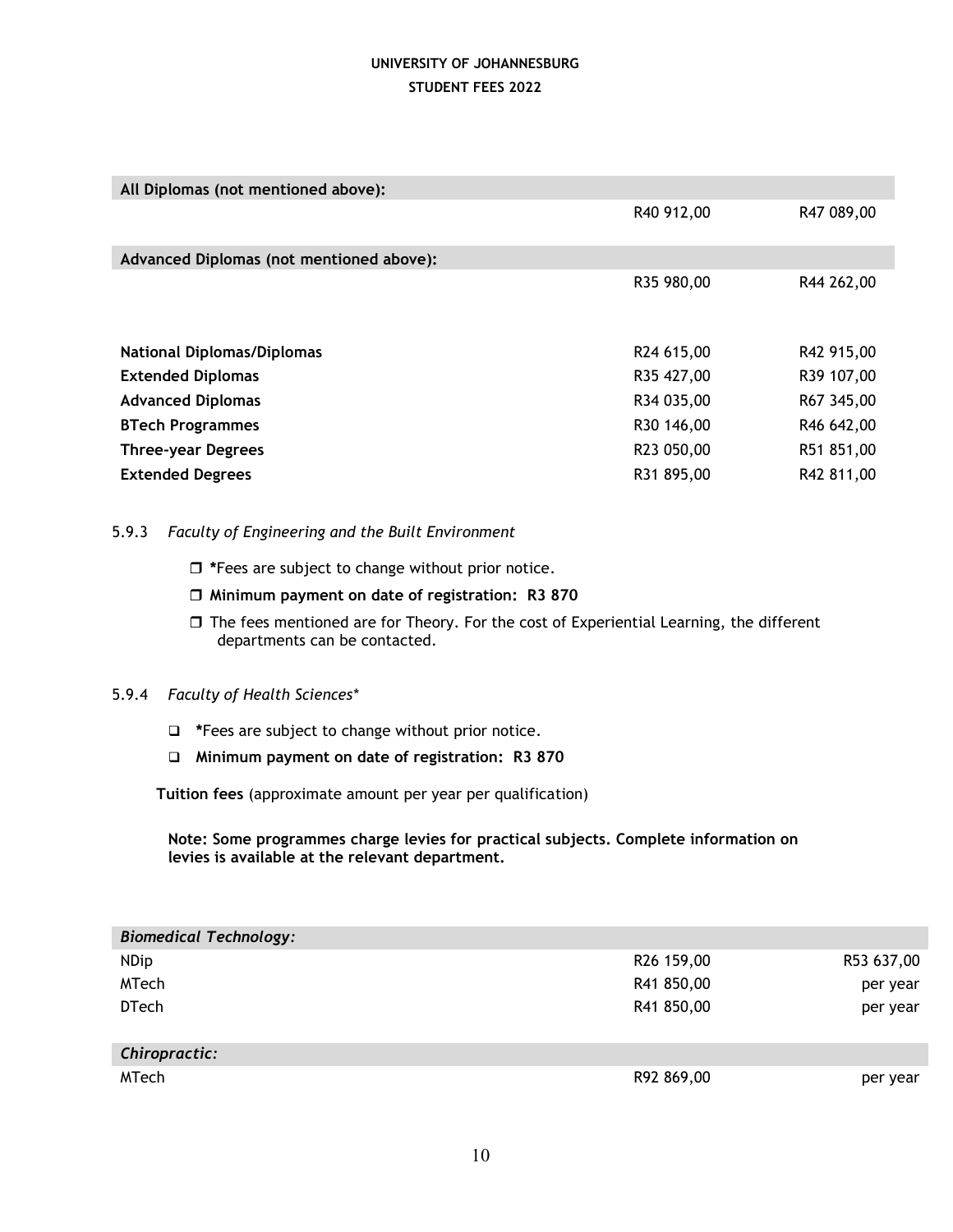| <b>Environmental Health:</b> |            |            |
|------------------------------|------------|------------|
| <b>MTech</b>                 | R41 850,00 | per year   |
| <b>DTech</b>                 | R41 850,00 | per year   |
|                              |            |            |
| Homoeopathy:                 |            |            |
| <b>MTech</b>                 | R46 434,00 | per year   |
| <b>DTech</b>                 | R21 979,00 | per year   |
|                              |            |            |
| <b>Nursing:</b>              |            |            |
| <b>BCur</b>                  | R48 398,00 | R49 708,00 |
| <b>FND Nursing</b>           | R18 312,00 | R24 816,00 |
|                              |            |            |
| BCur(Ed et Adm)              | R26 147,00 | R45 779,00 |
|                              |            |            |
| <b>MCur</b>                  | R41 850,00 | R46 980,00 |
| <b>DCur</b>                  | R41 850,00 | per year   |
|                              |            |            |
| Optometry:                   |            |            |
| <b>BOptom</b>                | R48 398,00 | R87 625,00 |
| MPhil                        | R41 850,00 | per year   |
| <b>DPhil</b>                 | R41 850,00 | per year   |
| Podiatry:                    |            |            |
| <b>MTech</b>                 | R41 850,00 | per year   |
|                              |            |            |
| Radiography (Diagnostic):    |            |            |
| <b>BTech</b>                 | R36 623,00 | per year   |
| <b>MTech</b>                 | R41 850,00 | per year   |
| <b>DTech</b>                 | R41 850,00 | per year   |
|                              |            |            |
| Sport & Movement Studies:    |            |            |
| <b>NDip</b>                  | R32 826,00 | R50 756,00 |
| <b>BA Sport Psychology</b>   | R45 780,00 | R61 964,00 |
| <b>BA Communication</b>      | R34 746,00 | R48 398,00 |
| <b>BA Sport Development</b>  | R38 326,00 | R52 328,00 |
| <b>BCom Sport Management</b> | R51 017,00 | R70 639,00 |
| Hons Sport Degrees           | R26 159,00 | R37 933,00 |
| Master's Degrees             | R41 850,00 | per year   |
| <b>Doctoral Degrees</b>      | R41 850,00 | per year   |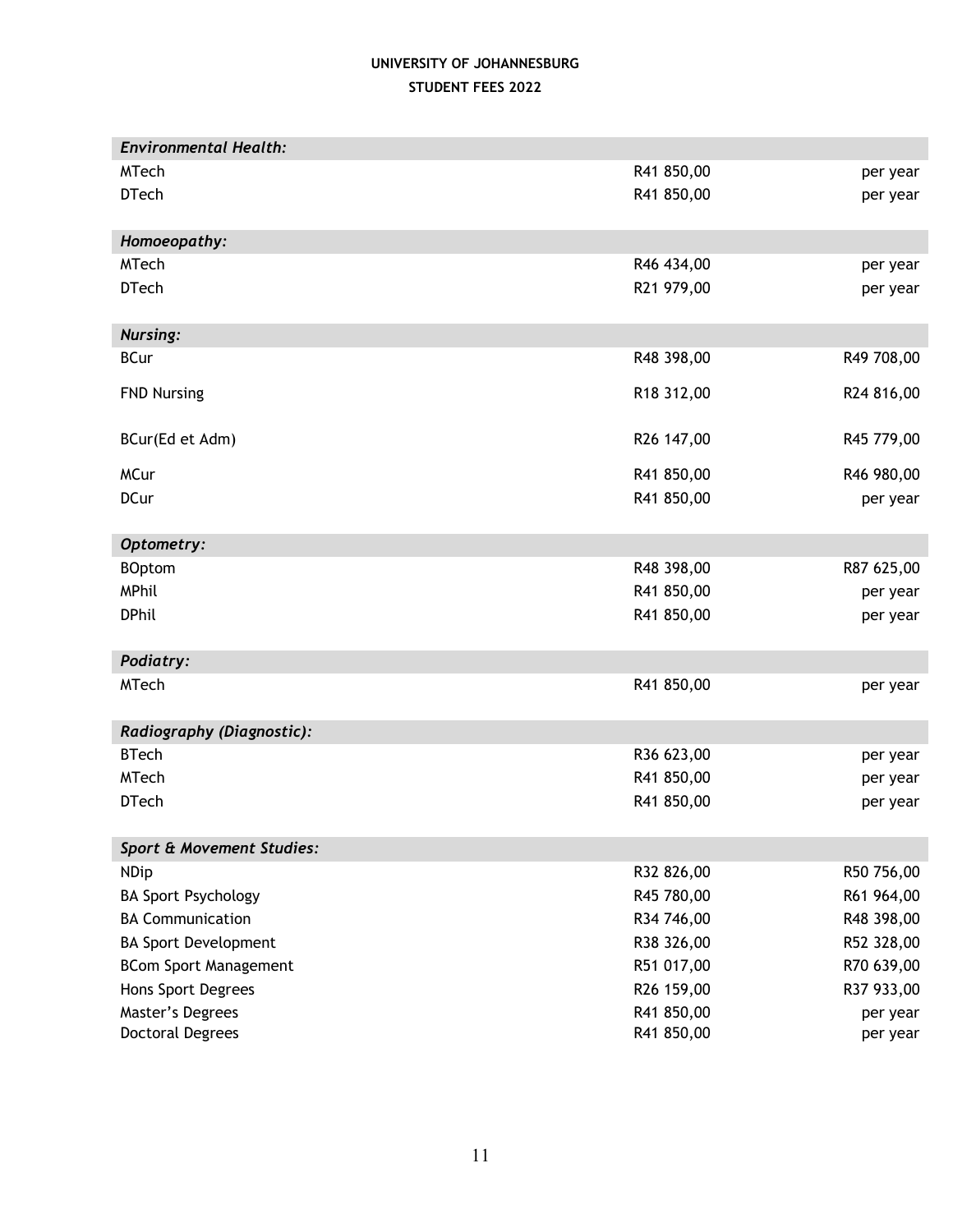## 5.9.5 *Faculty of Humanities\**

**\***Fees are subject to change without prior notice

# **Minimum payment on date of registration: R3 870**

| <b>Public Relations and Communication:</b>              |            |            |
|---------------------------------------------------------|------------|------------|
| <b>NDip</b>                                             | R30 873,00 | R66 978,00 |
| 5.9.6 Faculty of Science*                               |            |            |
| $\Box$ *Fees are subject to change without prior notice |            |            |
| □Minimum payment on date of registration: R3 870        |            |            |
| <b>Analytical Chemistry:</b>                            |            |            |
| NDip (Four-year programme)                              | R39 777,00 |            |
| <b>MTech</b>                                            | R20 407,00 | per year   |
| Master of Applied Chemistry                             | R21 750,00 | per year   |
| Biotechnology:                                          |            |            |
| NDip (Four-year programme)                              | R32 706,00 |            |
| <b>BTech</b>                                            | R47 624,00 | per year   |
| <b>MTech</b>                                            | R20 407,00 | per year   |
| Master of Biotechnology                                 | R21 750,00 | per year   |
| <b>Food Technology:</b>                                 |            |            |
| NDip (Four-year programme)                              | R32 706,00 |            |
| <b>BTech</b>                                            | R47 231,00 | per year   |
| <b>MTech</b>                                            | R20 407,00 | per year   |
| Master of Food Technology                               | R21 750,00 | per year   |
| 5.9.7 Faculty of Education:                             |            |            |
| <b>Education:</b>                                       |            |            |
| Advanced Diploma                                        | R21 716,00 | R28 373,00 |
| <b>BEd Degree</b>                                       | R47 253,00 | R54 935,00 |
| <b>BEd Honours</b>                                      | R27 282,00 | R38 195,00 |
| PG Diploma (contact)                                    | R18 442,00 | R19 643,00 |
| Master of Education (contact)                           | R10 203,00 | R11 459,00 |
| Doctor of Education                                     | R10 913,00 | R16 369,00 |
| Pre-registration M and D qualifications                 | R1 084,00  | R2 126,00  |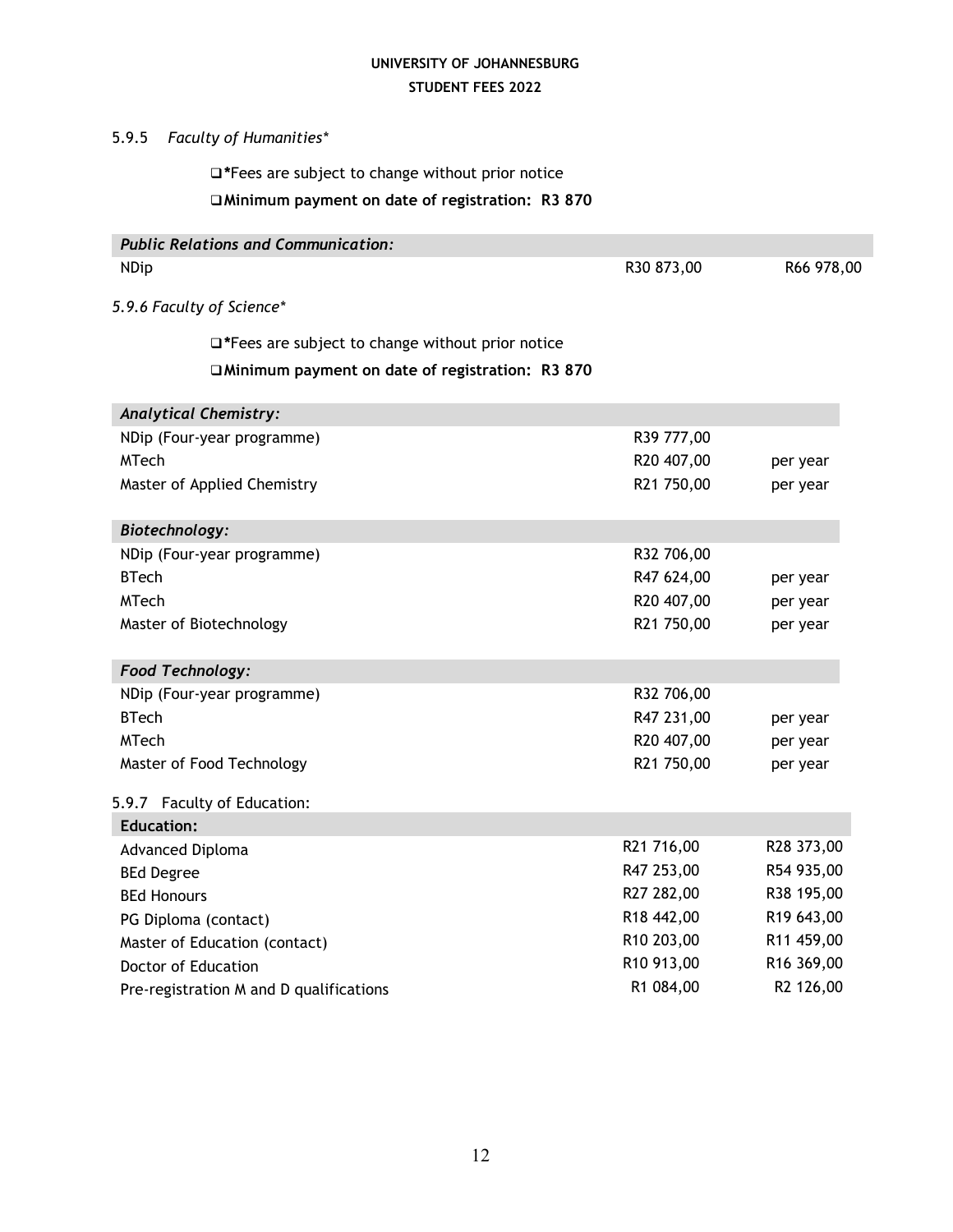### 6. **Fees payable for University residences**

Students must first have been accepted for academic enrolment before they may register for residence accommodation. If students do not register for the academic year or semester by the last official date of registration, they forfeit the right to accommodation on campus and must vacate the room immediately.

Meals

- $\Box$  All campuses provide alternative venues regarding meals:
	- o Self-catering; and
	- o Shopping Centre/Student Canteen
- $\Box$  The cost of meals is not included in the tariffs.
- $\Box$  Each student should determine his/her own meal quota for the year in order to budget a sufficient amount for meals.

# **6.1 Residence fees Kingsway Campus (per full year)** o Complex A: (Double rooms) R33 488,00 Cornerstone and Oppierif Men's Residences Magnolia and Moshate Heights Women's Residences o Complex B: (Double rooms) R35 308,00 Maqhawe Men's Residence Impumelelo and Karibu Jammii Women's Residences o Afslaan Men's Residence (Single rooms) R39 312,00 o Lebone Women's Residence (Single rooms) R39 312,00 o Thomas Sankara Phase 2 (Senior accommodation) R39 312,00 o Thomas Sankara Phase 3 (Senior accommodation) R40 040,00 o Faranani (Postgraduate accommodation) R44 408,00 o APK - postdoc flats R57 876,00 Sophia Town (off campus) R53 872,00 (Single rooms) per annum **6.2 Residence fees Doornfontein Campus** o Gauta, Phumlani and Takalani R37 492,00 (Single rooms) per annum Women's Residences R32 760,00 (Double rooms) per annum o Lesedi and Akanani R37 492,00 (Single rooms) per annum Men's Residence **Ranking Communist Communist Communist Communist Communist Communist Communist Communist Communist Communist Communist Communist Communist Communist Communist Communist Communist Communist Communist Communi** o Robin Crest Men's Residence **Ration Communist Communist Creation** R37 492,00 (Single rooms) per annum R32 760,00 (Double rooms) per annum o Kopano and Habitat R44 408,00 (Single rooms) per annum Men's Residence **R36 764,00** (Double rooms) per annum o DFC postdoc flats **R57 876,00** per annum **6.3 Residence fees Bunting Road Campus** o Horizon and Ndlovukazi R37 492,00 (Single rooms) per annum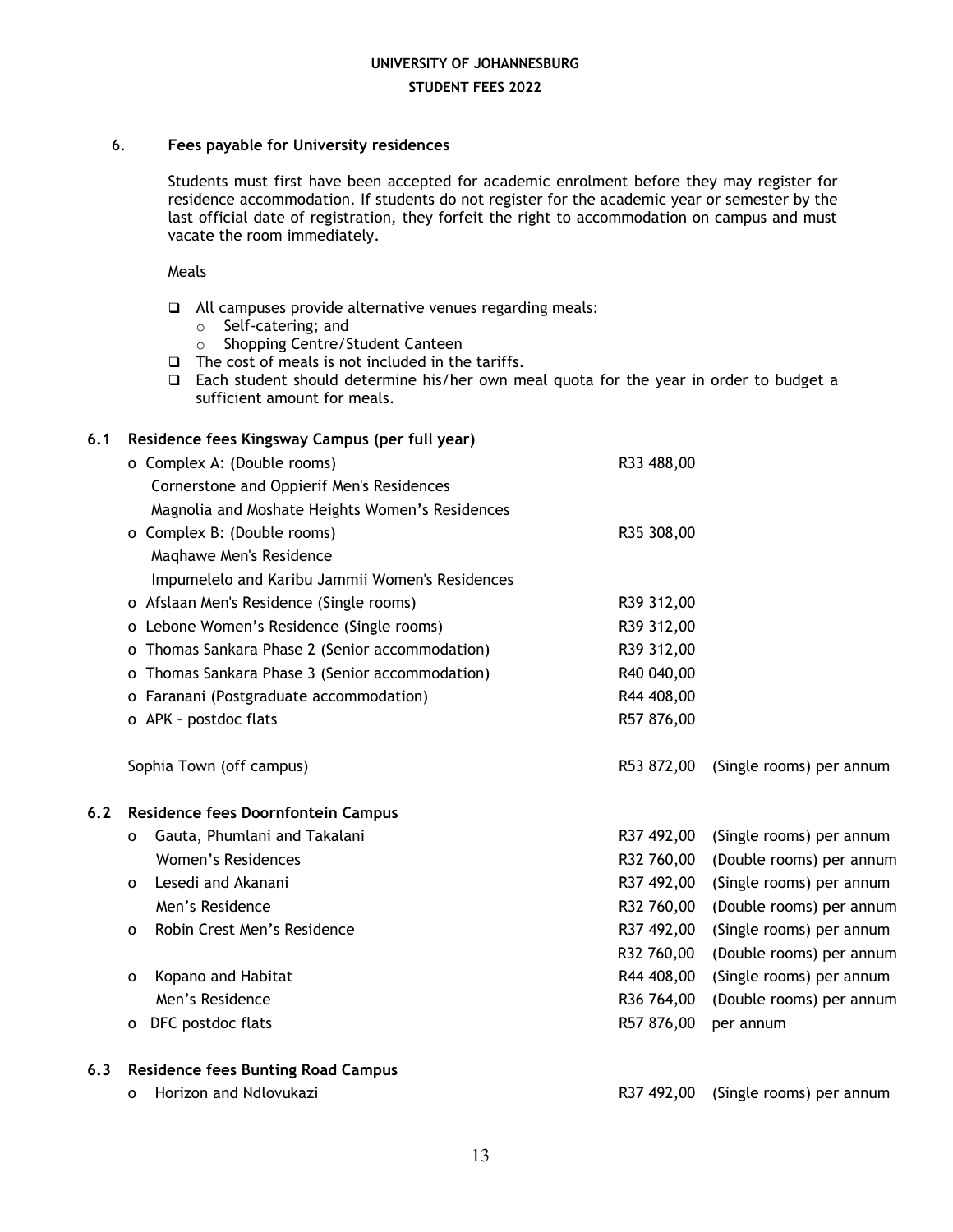|                                                                                                                                                                                                                                                           | O<br>o       | Horizon and Ndlovukazi<br>Women's Residence Kilimanjaro Men's Residence | R32 760,00<br>R37 492,00<br>R32 760,00 | (Double rooms) per annum<br>(Single rooms) per annum<br>(Double rooms) per annum |
|-----------------------------------------------------------------------------------------------------------------------------------------------------------------------------------------------------------------------------------------------------------|--------------|-------------------------------------------------------------------------|----------------------------------------|----------------------------------------------------------------------------------|
|                                                                                                                                                                                                                                                           | 0            | Mayine - Mixed Residence                                                | R38 948,00                             | (Single rooms) per annum                                                         |
|                                                                                                                                                                                                                                                           |              |                                                                         | R33 488,00                             | (Double rooms) per annum                                                         |
|                                                                                                                                                                                                                                                           | $\mathbf 0$  | <b>Goudstad Flats</b>                                                   | R50 232,00                             | (Single rooms) per annum                                                         |
|                                                                                                                                                                                                                                                           |              | Postgraduate Accommodation                                              |                                        |                                                                                  |
|                                                                                                                                                                                                                                                           | $\mathbf{o}$ | APB postdoc flats                                                       | R50 232,00                             | per annum                                                                        |
| 6.4                                                                                                                                                                                                                                                       |              | <b>Residence fees Soweto Campus</b>                                     |                                        |                                                                                  |
|                                                                                                                                                                                                                                                           | $\mathbf 0$  | Hector Peterson (on Campus)                                             | R44 044,00                             | (Single rooms) per annum                                                         |
|                                                                                                                                                                                                                                                           | $\Omega$     | Ulwazi                                                                  | R49 504,00                             | (Single rooms) per annum                                                         |
|                                                                                                                                                                                                                                                           | O            | 3rd Residence                                                           | R33 488,00<br>R33 488,00               | (Single rooms) per annum<br>(Double rooms) per annum                             |
|                                                                                                                                                                                                                                                           | $\Omega$     | 4th Residence                                                           | R47 684,00<br>R30 576,00               | (Single rooms) per annum<br>(Double rooms) per annum                             |
|                                                                                                                                                                                                                                                           | 6.5          | Financial liability for students leaving University residences          |                                        |                                                                                  |
| Once a student has registered in the residence and no longer wants to live there, there is a<br>6.5.1<br>specific Residence Cancellation form that must be completed and the necessary adjustments<br>will appear on the student account (if applicable). |              |                                                                         |                                        |                                                                                  |

- 7. **Sundry fees**
- 7.1 Examination fees:

#### **All undergraduate, postgraduate, extracurricular and diploma courses**:

|     | Re-marking of examination papers (June & November<br><b>□</b><br>examinations) | R430,00              |
|-----|--------------------------------------------------------------------------------|----------------------|
| 7.2 | Substitute test and aegrotat - per paper/module:                               | No fee               |
| 7.3 | Academic record:                                                               | No fee               |
| 7.4 | Second proof of registration:                                                  | No fee               |
| 7.5 | Translation of degree certificates:                                            | R200,00              |
| 7.6 | Re-issue of degree certificates:                                               | R300,00              |
| 7.7 | Re-issue of University access card:                                            | R <sub>150</sub> ,00 |
| 7.8 | Recognition of Prior Learning (RPL)                                            | R2 500,00            |
| 7.9 | Transcript supplement (for collection):                                        | R400,00              |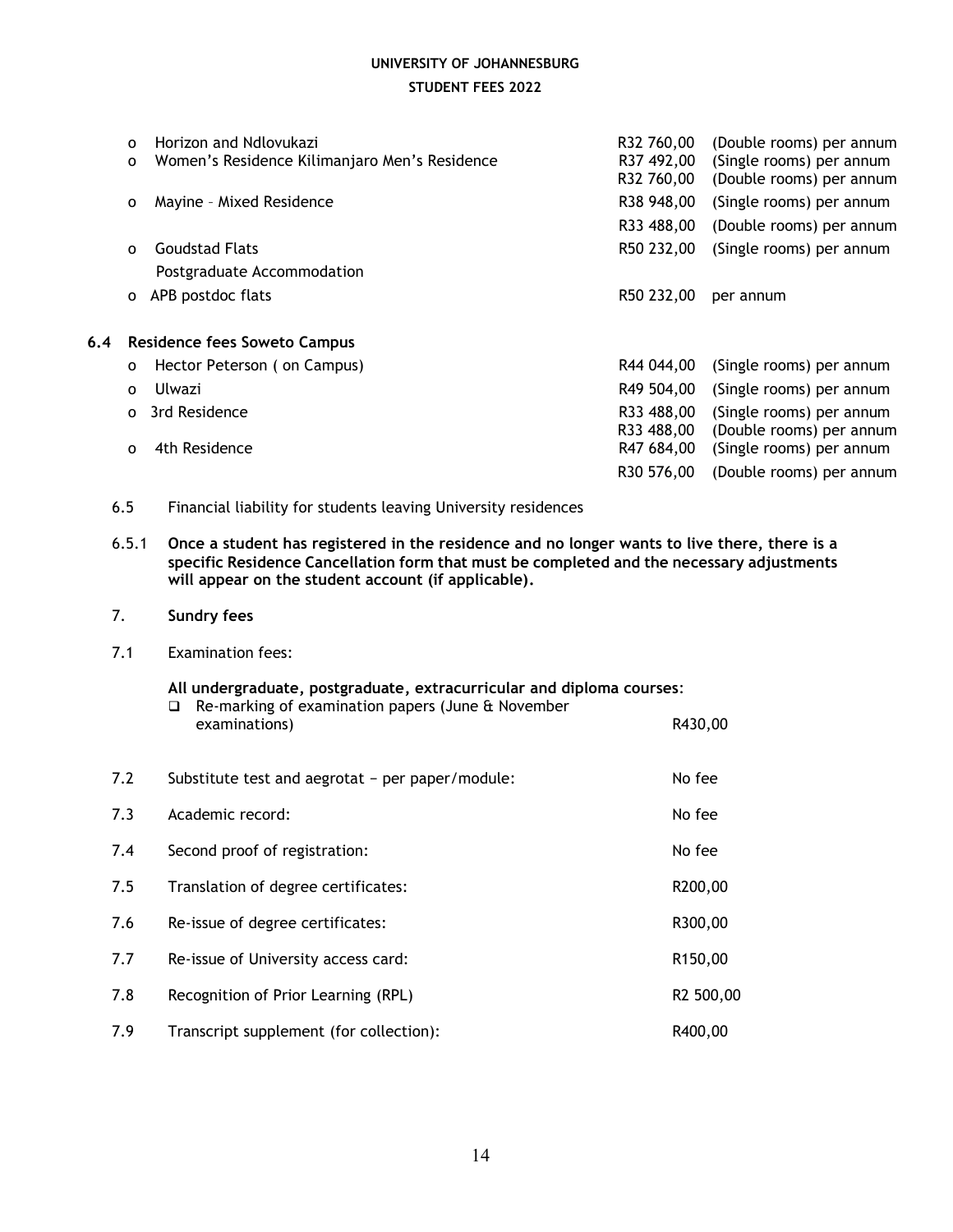### 8. **Rules in respect of fees payable**

- 8.1 The Council of UJ retains the right to alter any fees or other stipulations regarding fees payable, where specific circumstances justify it.
- 8.2 By signing and submitting the registration form, students accept responsibility for the payment of all prescribed fees and bind themselves to abide strictly by the regulations regarding the payment of fees. In the case of minors, parents accept co-responsibility.
- 8.3 University fees (including extracurricular courses and residence fees) are payable as follows:
- 8.3.1 First payment:

Upon enrolment as a student: (refer to paragraph 4.1)

### **Year Modules:**

- $\Box$  Second payment (latest by 30 April) 60% of fees for the year (includes first payment)
- $\Box$  Third payment (latest by 15 August) Outstanding balance (100% of fees for the year)

### **First Semester Modules:**

Second payment (100% of fees − latest by 30 April)

### **Second Semester Modules:**

- Second payment (100% of fees − latest by 15 August)
- $\Box$  Bursary students must note section 15 of this brochure

### **Self-funded Students who settle their fees by 30 April will be entitled to a 10% discount.**

- 8.4 The University reserves the right to claim interest on arrear amounts at the prescribed rate in terms of the Prescribed Rate of Interest Act, 1975 (as amended).
- 8.5 A student enrolling at UJ for the first time forfeits at least his/her non-refundable registration fee and ICT levy paid at registration (refer to paragraph 3.3 and 3.5) if his/her enrolment is cancelled because his/her matriculation or senior certificate is not lodged or if an extension is not obtained by the end of May of the relevant year. The certificates of students registering for the first time at the beginning of the second semester must be lodged by 15 August.

In cases where, without permission, these certificates are submitted later than the prescribed dates resulting in the student's registration being cancelled, enrolment may be renewed only with the special permission of the Vice-Chancellor or his appointed deputy.

### 8.6 Students are registered conditionally if:

- $\Box$  they have to fulfil certain admission requirements after official registration;
- $\Box$  they are awaiting the results of a selection test or examinations; and
- $\Box$  their registration has to be cancelled because they failed to fulfil the set requirements, or their test or examination results were unsuccessful, then they will be liable only for the registration fees and ICT levy.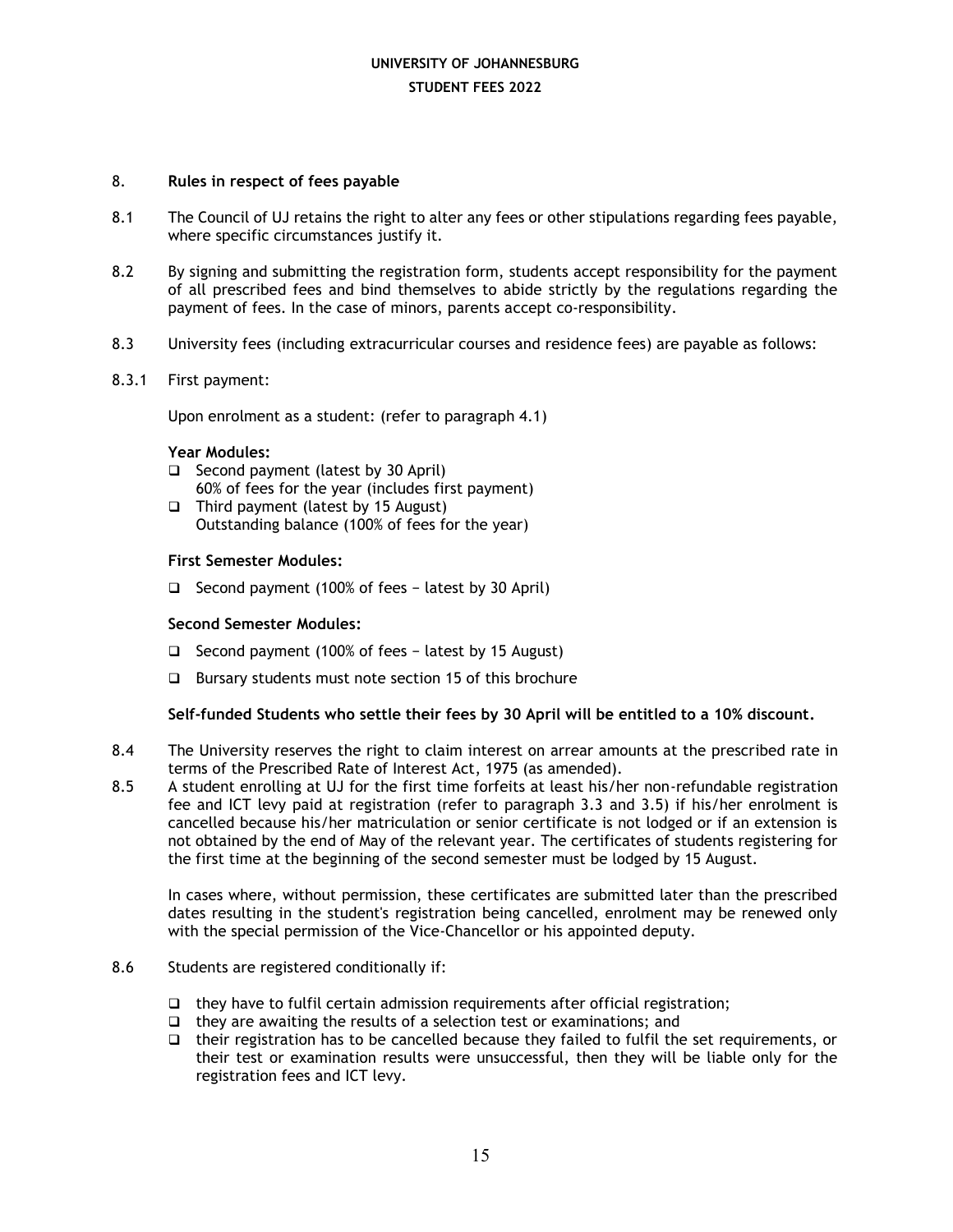### **UNIVERSITY OF JOHANNESBURG**

### **STUDENT FEES 2022**

- 8.7 The Senior Director: Financial Governance and Revenue reserves the right to cancel any refund or granting of credit on cancellation as determined above.
- 8.8 Students must apply for refund of credits online:
- 8.8.1 The application and refund requirements document is available online **link** <https://student.uj.ac.za/proforma/>
	- $\Box$  Students must upload copies of all the required documents.
	- $\Box$  The refund process is completed within 14 working days.
	- $\Box$  Refunds can only be transferred to a cheque or savings account no credit card accounts.
- 8.9 In respect of students not fulfilling their financial obligations on time and as prescribed, the University retains the following rights:
	- $\Box$  Students may be excluded from UJ residences.
	- $\Box$  Students' examination results will be withheld.
	- $\Box$  Students' registration may be cancelled after the specified dates and they will be liable for payment of the outstanding amount, as agreed and signed in the special arrangement made with UJ.
	- $\Box$  Students will not be allowed to register if the previous year's fees have not been paid in full.
	- $\Box$  A certificate of conduct will not be issued.
	- $\Box$  Legal action will be instituted against students, who will be liable for all UJ's legal costs.
	- Qualifications (degrees certificates/diplomas) will not be awarded.
- 8.10 No rebate is payable to students not attending lectures or attending lectures only for part of a semester or not completing their thesis/dissertation after registering for it.
- 8.11 Students attending classes for which they are not registered will be identified by way of class lists and will be responsible for an additional payment of 50%, calculated on the tariff applicable to the specific subject.

### 9. **General guidelines for the payment of fees**

Given that a significant proportion of funds are derived from tuition and accommodation fees, the University is compelled to take precautions to ensure that the maximum amount of funds is recovered. Therefore, the following guidelines with regard to the collection strategy are applicable:

### 9.1 **Students who owe the University money in respect of tuition and accommodation fees will not be allowed to register at the beginning of the next academic year.**

- 9.2 Students who are allowed to register will have to remit the first minimum payment (which includes the ICT levy and registration fee) on the date of registration. Students who are awarded bursaries will have to make arrangements with their sponsors. These regulations also apply to students who have been awarded bursaries from this University (see paragraph 15 with regard to full scholarships).
- 9.3 NFSAS-funded students will be allowed to register without an upfront payment of registration fee.
- 9.4 All students, except those who have made the necessary arrangements to pay off the outstanding balance as well as those paying by debit order, will have to adhere to the payment dates for the second and final payments as set out in paragraph 8.3.1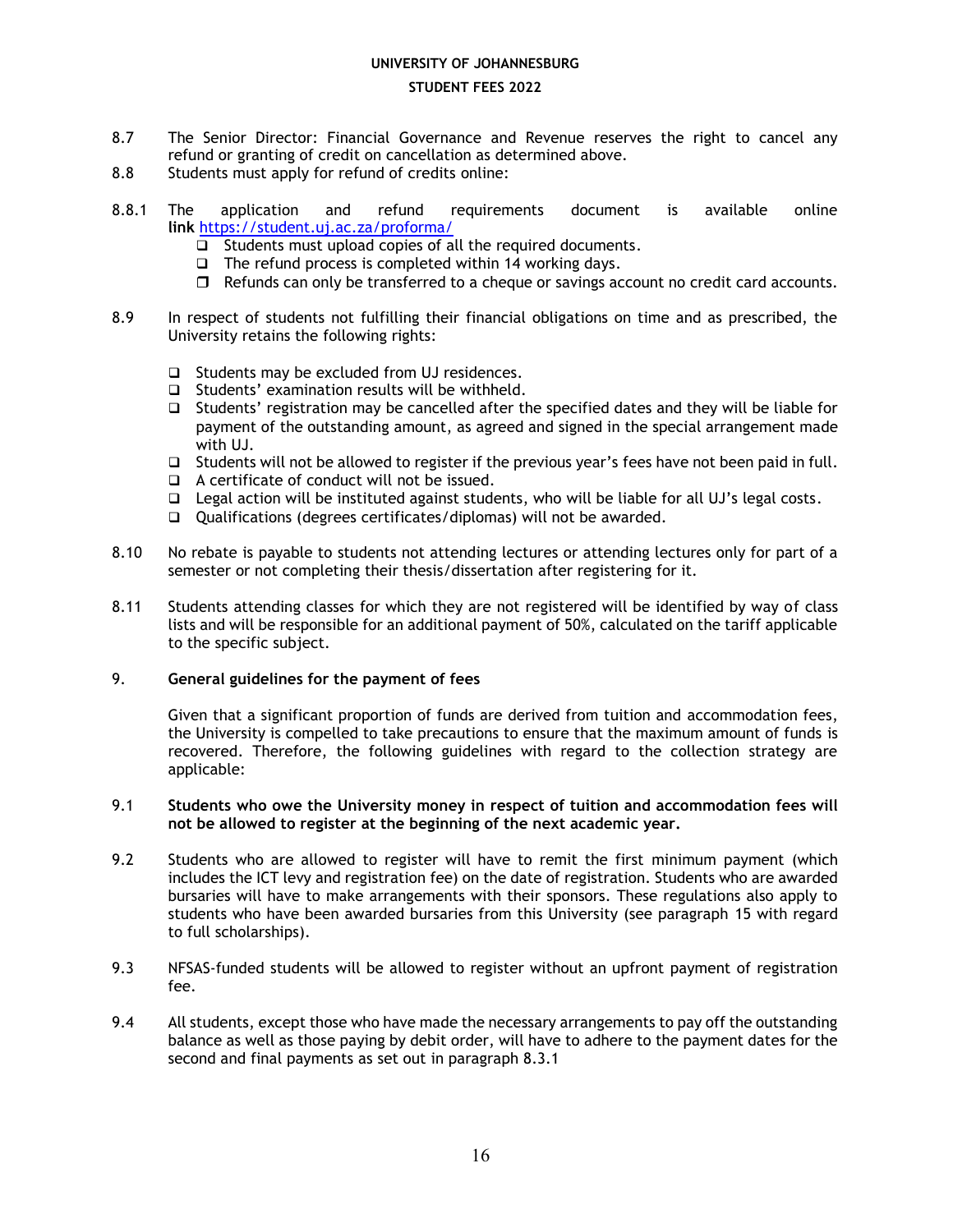- 9.5 As an alternative, students and parents may use the debit order system, which is highly recommended (see full particulars as per paragraph 1.4).
- 9.6 All other arrangements to pay the outstanding balance in monthly instalments must be made in writing and addressed to the staff of the Student Finance Division before 1 April.
- 9.7 Students who do not adhere to the payment dates, or whose cheques or debit orders are returned by the bank due to insufficient funds, will have their registration cancelled forthwith.

### **10. Cancellation of studies and modules**

### 10.1 General

Registered students are responsible for the full year's tuition and residence fees. According to the University's regulations, a rebate on tuition and residence fees can be considered depending on the date on which the University is notified of cancellation of studies.

### **10.2 Total cancellation of studies**

**Students wishing to cancel their studies must complete a cancellation form at the faculty concerned before leaving the University. Students wanting to cancel their studies after having left the University must notify the University of such cancellation in writing per registered post, addressed to the dean of the faculty concerned. If the date of the cancellation is not officially confirmed, students will be liable for the full payment of fees and no credits will be considered.**

- 10.3 Cancellation of modules Students wishing to cancel a module must do so in writing at the faculty concerned.
- 11. **Financial liability upon total cancellation of studies or cancellation of certain modules**

The rebate on residence fees upon cancellation is calculated according to a sliding scale based on the actual days in residence. In respect of tuition fees, the following rules are applicable:

- 11.1 Total cancellation of studies
	- On or before 25 February: Total remission of tuition fees with the exception of the registration fee and ICT levy as mentioned in paragraph 3.3 and 3.5.
	- After 25 February: Rebate is calculated as mentioned in paragraph 11.2.
- 11.2 **Cancellation of modules**

**First Semester modules:**

- **Cancellation on or before 25 February: No fees payable**
- **Cancellation on or before 08 April: 50% credit is granted**
- **Cancellation after 08 April: No credit is granted**

 **Second Semester modules:**

- **Cancellation on or before 29 July: No fees payable**
- **Cancellation on or before 02 September: 50% credit is granted**
- **Cancellation after 02 September: No credit is granted**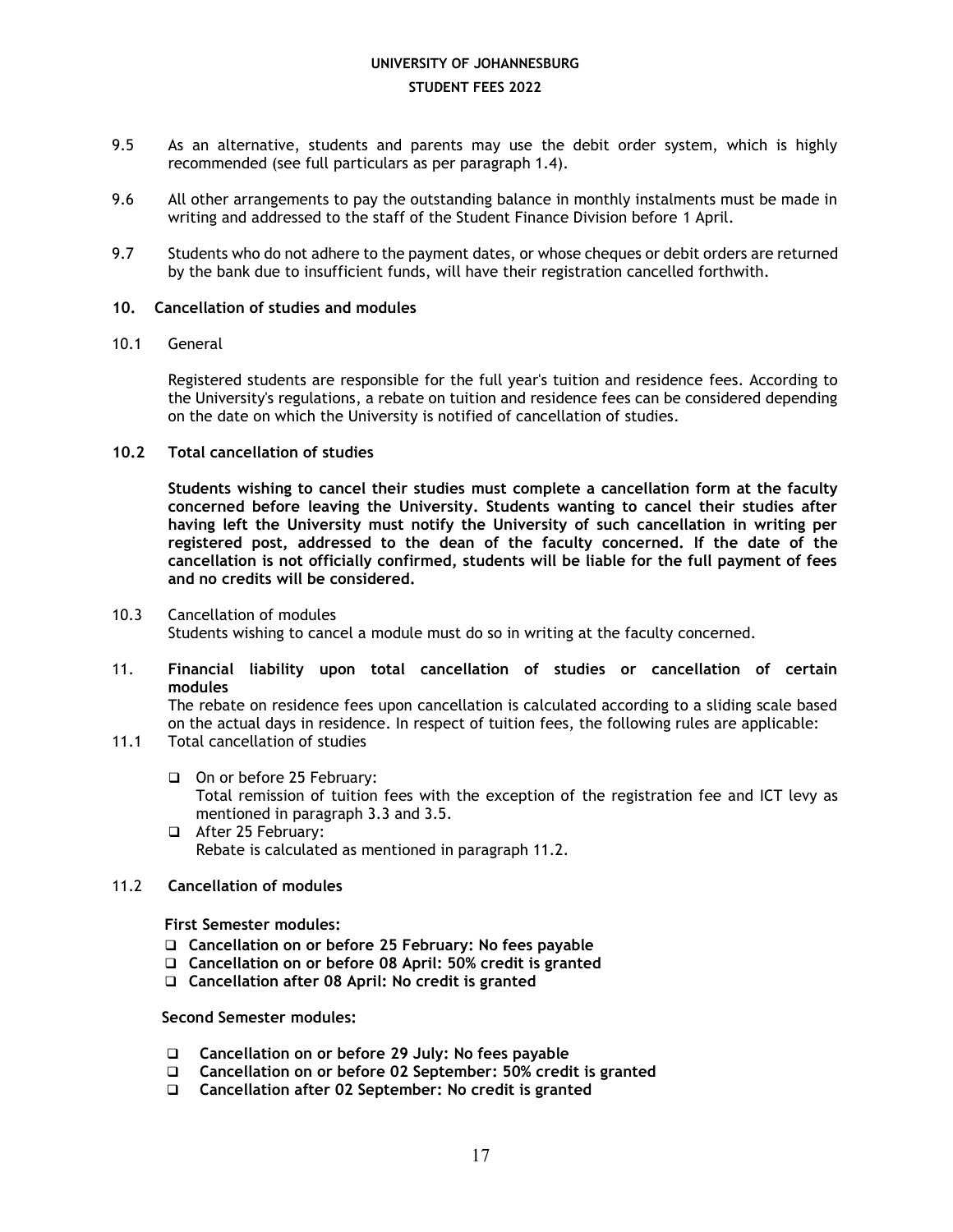## **UNIVERSITY OF JOHANNESBURG**

### **STUDENT FEES 2022**

### **Year Modules:**

- **Cancellation on or before 25 February: No fees payable**
- **Cancellation on or before 08 April: 75% credit is granted**
- **Cancellation on or before 29 July: 50% credit is granted**
- **Cancellation after 29 July: No credit is granted**
- **12. Non-refundable fees**

**The following fees are not refundable under any circumstances:**

- **12.1 Application fees**
- **12.2 The registration fee payable upon registration (not residence fees) (Refer to paragraph 3.3)**
- **12.3 Additional amounts payable in respect of late registration (Refer to paragraph 3.4)**
- **12.4 Examination fees (Refer to paragraph 7.1)**
- **12.5 Amount payable by students registering for the lodging of dissertations, mini-dissertations and theses (Refer to paragraph 4.3)**
- **12.6 International levy (Refer to paragraph 5.1.1, 5.1.2, 5.2.1 and 5.2.2)**
- **12.7 ICT levy (Refer to paragraph 3.5)**
- 13. **Student cards**
- 13.1 Student cards serve as admission to UJ campuses, buildings, lectures and libraries, and proof of identity during examinations. Students will only be issued with student cards once they have paid the required fees on the date of registration.
- 13.2 On cancellation of registration, student cards must be handed in with the cancellation forms.
- 13.3 Lost student cards will be replaced at a charge of R150,00 for the first replacement and a higher charge for any further replacements.
- 14. **The National Student Financial Aid Scheme (NSFAS)** (For further information refer to the NSFAS booklet.)

NSFAS is a statutory body, funded primarily by South Africa's National Department of Education, providing study loans to academically able but financially needy students who wish to study at one of South Africa's public higher education institutions.

NSFAS has appointed the University of Johannesburg (UJ) to administer funds on its behalf.

A student qualifies for NSFAS if he/she is:

- $\triangleright$  a South-African citizen or a permanent resident;
- $\triangleright$  registered at a South African public university;
- $\triangleright$  an undergraduate studying for a first tertiary educational qualification;
- $\triangleright$  still within the N+ rule;
- $\triangleright$  registered for a NSFAS approved funded qualification;